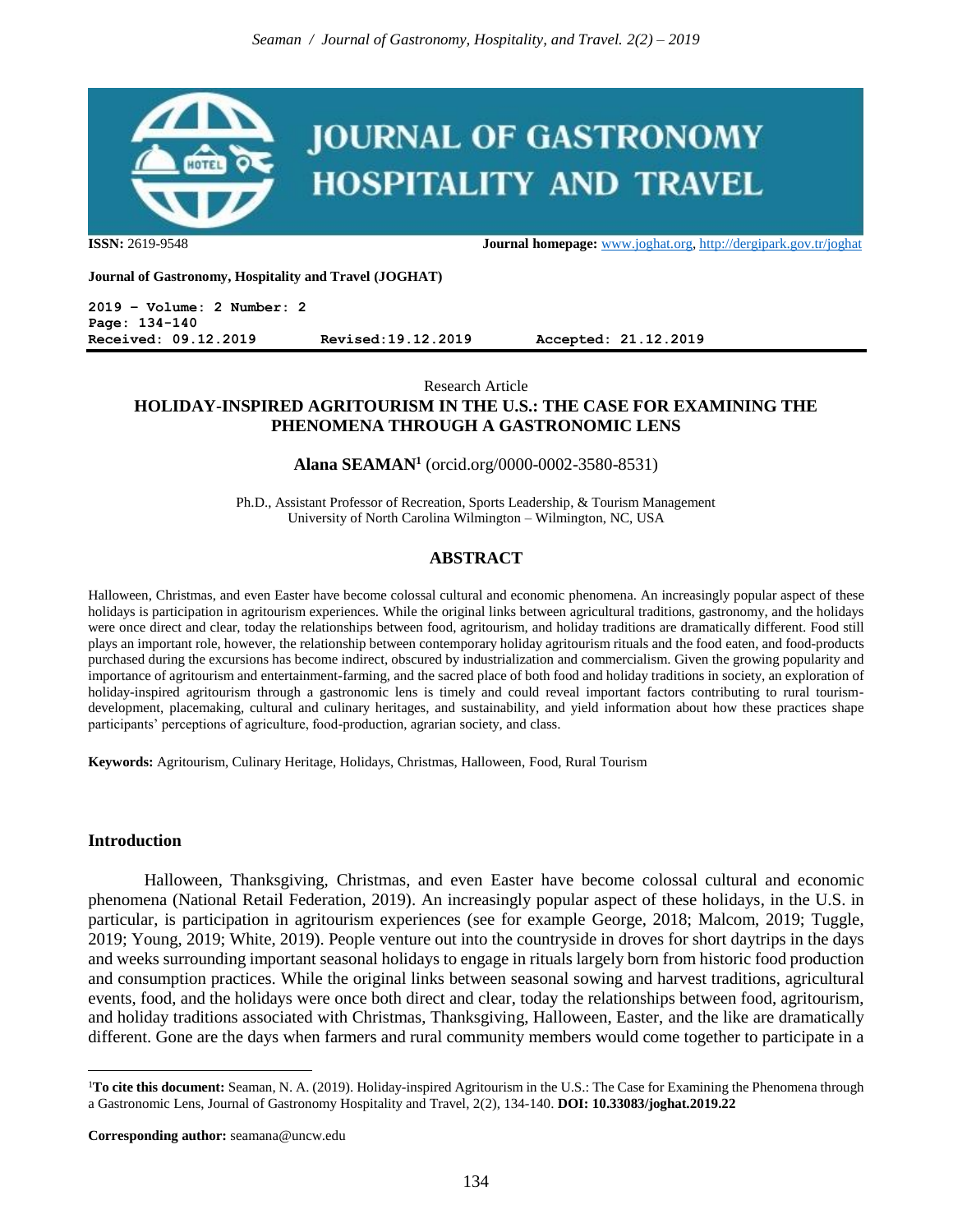meaningful celebration of the local land's harvest, feasting on foodstuffs grown, raised, picked, and culled in the immediate area. Instead today, Americans in particular pack up the family, drive to a nearby entertainment farming destination and, in addition to picking out the perfect (often trucked-in) pumpkin, engage in the eating of oversized (and outsourced) smoked turkey legs and various iterations of caramel apples (grown in part off-site), the drinking of ciders and hot cocoas (frequently from pre-made concentrates or poured from plastic jugs), and the perusing and purchasing of agricultural- and homemade-*themed* food products… despite the fact that many of the foods, drinks, and products are often produced, en masse, elsewhere (see for example Fickling, 2019). In short, though food still clearly plays an important role in these annual treks, the relationship between contemporary agriculturebased holiday tourism rituals and the food eaten, and food products purchased during the excursions has become mottled, indirect, and obscured by industrialization, commercialism, simulacra, and modernity.

Visitors may simply have a taste for nostalgic culinary traditions caring little about the authenticity or sourcing of the edibles they procure and consume as central components of their Halloween, Thanksgiving, Christmas, and Easter agritourism celebrations, however this seems out of line with typical agritourism practices (such as when visitors go to wineries specifically to taste the wine made from grapes grown on the property), and the recent wave of neolocalism wherein people are increasingly interested in all things local (Eberts, 2013), particularly food (Adams and Adams 2011; Adams & Salois 2010; Casselman 2010; Delind 2006; Giovannucci et al. 2010; Richards 2012; Timmons 2006**;** Sims 2009). Either way, food items play a seemingly important role in both the unique and increasingly popular celebratory holiday agritourism phenomena, as well as modern holidays more generally, despite what appears to be a somewhat sharp departure from their original closely linked meanings. Given the intimate yet complicated relationship between food, modern seasonal holidays, and agritourism, and the growing popularity and importance of agritourism and entertainment farming (Frumkin et al., 2017; Veeck, Che & Veeck, 2006) as a means of supplementing the finances of farmers faced with increasingly unpredictable crop yields (Frumkin et al., 2017; McGehee & Kim, 2004), an exploration of holiday-inspired agritourism through a gastronomic lens is both timely and relevant. Such an approach could reveal important factors contributing to rural tourism development, placemaking, cultural and culinary heritages, and sustainability, as well as clarify how these practices work to shape participants' perceptions of agriculture, food production, agrarian society, and class.

# **Seasonal Holidays**

Holidays are an important part of society and culture. They reinforce shared and collective values and allow participants to cultivate a sense of belonging (Rogers, 2002). Laden with nostalgia, ritual, and immersive and emotional experiences, holidays are closely bound to specific intangible feelings, childhood, family, and religion, rendering the experiences associated with them particularly potent and memories of them long-lasting (Larkin, 1999). Similarly, experiences involving food can elicit deep emotional ties because of their immersive and social components that in turn, also create powerful and often permanent images of associated people, places, and talismans (Hirsh, 1992; Ramshaw & Gammon, 2005). In short, holiday traditions, particularly those involving food create enduring and deeply entrenched perceptions about specific traditions, culinary traditions, physical settings, sights, smells, sounds, and other associated social and physical elements.

Historically, the origins of many seasonal holidays are closely tied to agricultural patterns and, in turn, food. Halloween for instance traces its beginnings to the Celtic (or pre-Christian, also known as Pagan) celebration of Samhain. Esentially an agricultural festival (MacCulloch in Rogers, 2002), the tradition focused largely on the Feast of Beltane wherein the year's harvest was celebrated, and, with the darkest part of the year approaching (when everything appears to die off), the spirits were honored and a plan was made for feeding the population through the winter. The ubiquitous Jack O' Lantern was, in historic times, cut out of fresh locally available root vegetables (mostly turnups or potatoes) and lit with candles to honor or 'light up' the hollow spirit of "Jack" (a man who tricked the devil twice and was thus left to wonder soulless and empty between worlds – an apt metaphor for the dead of Winter that empties pantries and grain bins alike) (Belk, 1990). The tradition endures today, though anecdotal evidence suggests that few of the many millions of people that travel to area farms to seek out and carve pumpkins each year have any understanding of the tradition's original links to food, agriculture, or religious beliefs (Belk, 1990).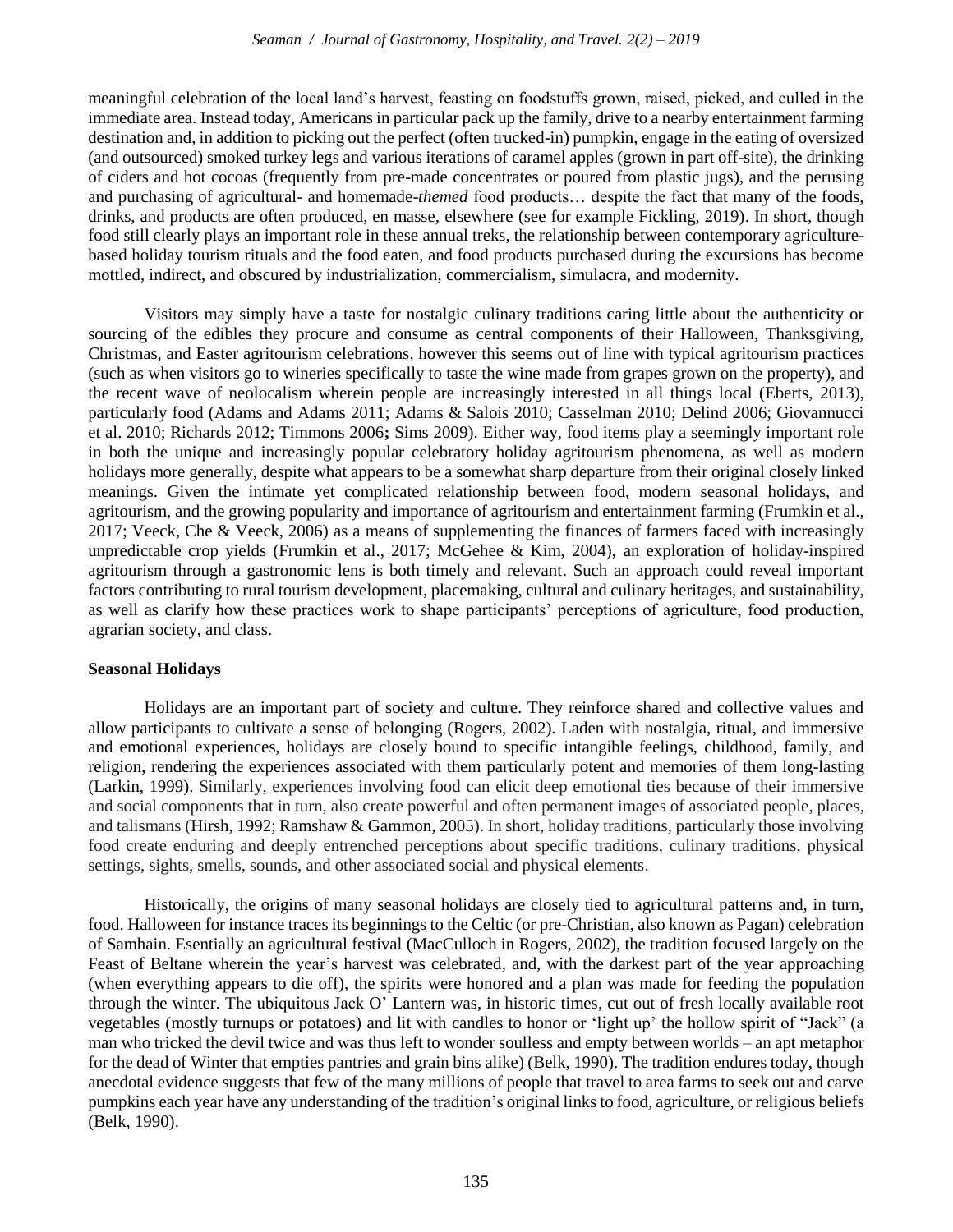While Thanksgiving has obvious links to the fall harvest and feasting on the season's bounty, the Pagan celebrations that would eventually become Christmas were similarly born from traditions surrounding the natural growing and harvest seasons. Pre-Christian groups held feasts near the shortest days of the year (usually mid- to late- December) to enjoy the fresh meat from animals culled before the depths of winter set in (to thin the herd so as to not have to feed too many livestock during the harshest months), and the libations readied from the fermenting of crops harvested in the Fall (Forbes, 2008). Iterations of the culinary customs undertaken around Winter's solstice were common in various cultures across the known world, making the annual ritual ripe for streamlining and adapting into a Christian belief system as the region spread (Forbes, 2008). Despite being imbued with icons of Jesus and Krampus, St. Nick and candy canes, and tales of wise men, flying reindeer, elves, and talking snowmen, or whatever else Christmas now encompasses, the holiday has undeniable agricultural roots. Similarly and unsurprisingly, Easter was originally a way to pay tribute to nature's Spring rebirth, the sowing of the year's crops, and the emergence of young livestock. Easter baskets in particular harken back to the days when the first seedlings of Spring would be collected and delivered in weaved vessels to local sacred sites in hopes of honoring nature's reawakening and ensuing a healthy growing season (Morrill, 2009).

### **Agritourism & Entertainment Farming**

While they may have strayed from their original agricultural-bound meanings, seasonal holidays are today as popular as ever having both religious and secular appeal and prompting consumers to spend billions of dollars each year on related purchases (-and that's just in the U.S.). In fact, estimates indicate that in 2019, Americans will spend \$727.9 billion on Christmas alone, despite having already spent \$8.8 billion on Halloween, and even a whopping \$18.11 billion on the less popular (though still widely celebrated) Easter holiday (National Retail Federation, 2019). Thus, it is perhaps no wonder that farmers are increasingly taking advantage of opportunities to cash in on the holiday spending phenomena particularly as agritourism in general is becoming more popular (MeHee & Kim, 2004) and more small farms are becoming dependent upon the revenue generated from entertainment farming activities (in order to supplement inherently fickle agricultural product-based profit streams) (Frumkin et al., 2017). McGehee and Kim (2004) explain that wherein one bad storm can wipe out an entire crop, and in turn, a large chunk of a farmer's annual salary, agritourism and farm entertainment provide a stable source of income. In fact, weddings, farm dinners, barn dances, hay rack rides, and harvest experiences (such as grape crushing for wine) represent a central form of income for many small farms and act as the lifeblood that keeps them operating (McGehee  $\&$  Kim, 2004). The entrepreneurial endeavors also bring tourists and financial vibrancy to otherwise often struggling rural communities (where, in many cases other industries such as mills, mines, and textiles plants have disappeared, and numerous mid-size farms and ranches have been sold off) (VanSandt, Thilmany & McFadden, 2016; Veeck, Che & Veeck, 2006).

While scholars have examined which factors contribute to successful agritourism destinations (such as infrastructure, proximity to more densely populated areas and the types of population those areas are made up of, and proximity to other natural amenities) (Lucha et al., 2019; Veeck, Che & Veeck, 2006), little if any research has considered the modern holiday-inspired agritourism travel phenomena, much the less the trend's relationship with food in general or specific foods in particular. However, positioned at the crux of neolocalism, the increasing recognition of food as an element of place (UNWTO 2017; Richards 2012), growing concern over corporate farming and thus interest in small farms and locally produced edible goods (Delind 2006; Feagan 2007), and the experience (see Pine & Gilmore, 1998) and sharing economies (see Hamari, Sjoklint & Ukkanen, 2015), the soaring popularity of the phenomena of rural holiday-specific tourism shows no signs of letting up anytime soon.

### **Social & Cultural Trends**

Neolocalism, or an increased interest in and demand for unique, place-specific experiences, and products (Eberts, 2013; Flack, 1997; Schnell & Reese, 2014) particularly related to food (Adams & Adams 2011; Adams & Salois 2010; Casselman 2010; Delind 2006; Giovannucci et al. 2010; Richards 2012; Sims 2009; Timmons 2006), is a social reaction to the widespread opening, and more notably and recently, the closing of the big-box chain stores and restaurants that once dominated the American landscape and to some extent standardized the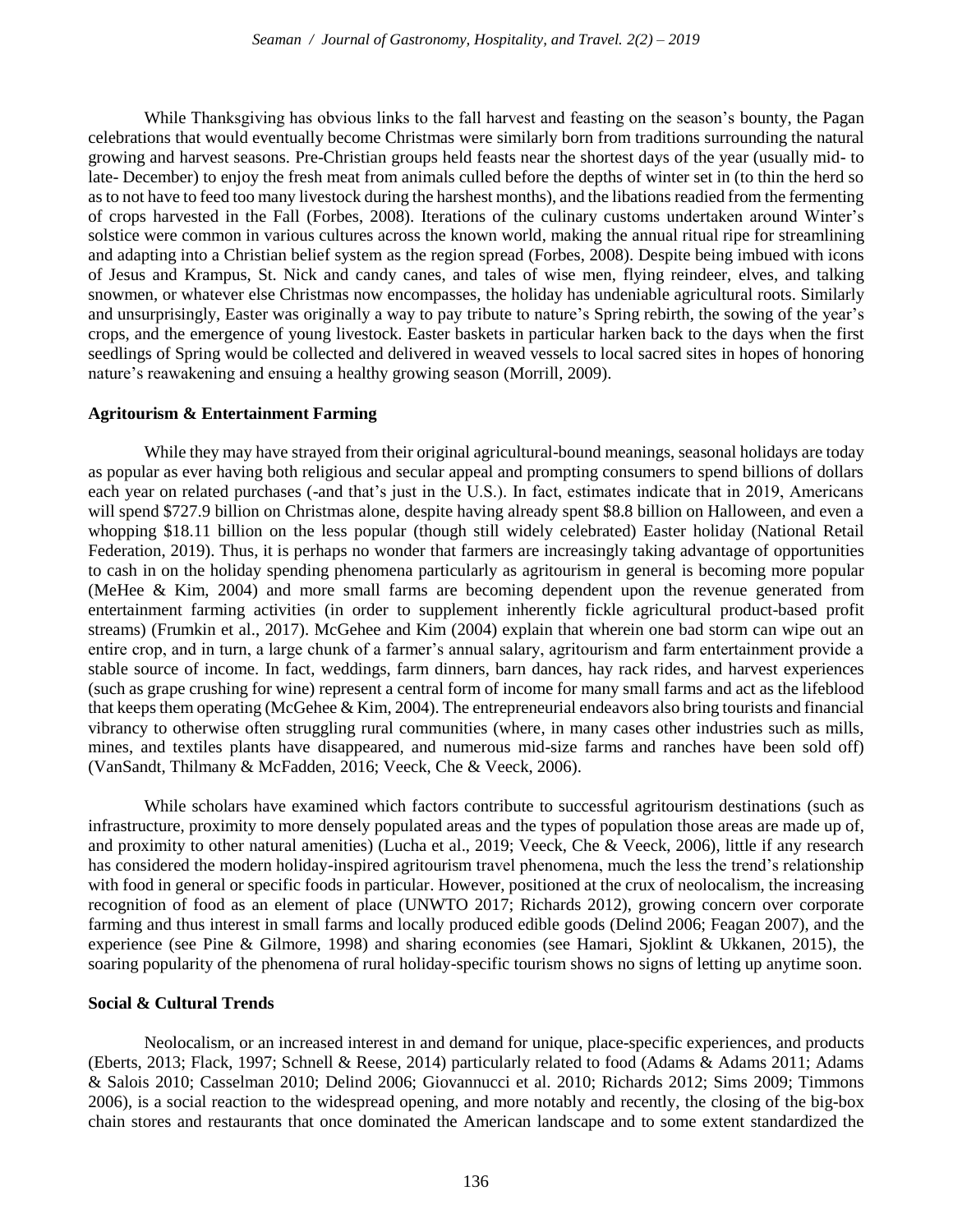country's leisure, shopping, and eating habits. A widespread renewed interest in all things local is sweeping the nation and affecting many aspects of contemporary American society (Holtkamp et al., 2016; Schnell & Reese, 2014). Anecdotal evidence suggests that the agritourism excursions associated with Christmas, Easter, and other seasonal holidays take place close to most participants' homes thus reinforcing the notion that "local" is in fact popular, and creating unique travel and consumption patterns as the largely locally- or regionally- based format of this type of tourism also seems to involve shorter timeframes than most travel. Anecdotal evidence suggests that due to the closer proximity of these destinations to travelers' homes the trips often exclude overnight stays. In turn, these travel experiences appear to be more social than other longer trips taken further away, as they are more feasible for larger groups of friends and family to engage in together than travel requiring extensive preplanning, time, and financial commitments.

Food is widely seen as a core dimension of place (Sims 2009; Richards 2012) and as such many tourists consider purchasing and eating local foods as central to destination experiences (UNWTO 2017; Richards 2012). In line with an increased interest in food, a growing percentage of people now also consider themselves 'foodies', or individuals who cultivate their identity in part from their relationship with growing, procuring, preparing, and/or consuming food (Ambrozas, 2003). Getz and Robinson (2014) explain that this expanding social group is often interested in learning about all aspects of food from its place in culture to its relationship with the environment (see also Green, 2013). Though foodies are not alone, as many scholars point out growing concerns amongst the general public as well about the practices and unsustainability of the current corporate dominated food system (Delind 2006; Feagan 2007). Thus, the food traditions associated with holiday-inspired agritourism experiences wherein traditional and home-made *themed*, albeit premade and commercially produced food items (such as pumpkin spice flavored sweets and cider mixes, seasonally flavored jams, various types of fudge, caramel candies, hot chocolate made from instant powder and water, and the like) co-mingle with locally and artisan made concessions and food goods (such as apple donuts fried on site, hard cider made from local produce, and craft pickled jars of regionally sourced vegetables, etc.) seem oddly juxtaposed to current trends focused on authentically local and small-batch made foodstuffs.

Perhaps visitors are more concerned with the activities that can be undertaken upon their holiday agritourism excursions, and the nostalgic and artificially 'homemade' food offerings available to holiday farm visitors are simply symbolic of the days of yore. The incorporation of agritourism experiences into holiday traditions is, after all, likely driven by the experience economy wherein people place significant value on experiences as opposed to goods and services (Pine & Gilmore, 1998). Given the infrequent occurrence of each holiday, and the mystic and festive creative liberties afforded to the celebratory traditions, the experiences that can be cultivated via agritourism during these special times of year are, in fact often, unique and novel travel experiences distinctive from other rural tourism endeavors. Or, perhaps the authenticity of the food offerings is of little concern to visitors so long as they *look* authentically local and homemade particularly as the unique experiences engaged in during holiday-inspired travel to entertainment farm destination seem custom-made for the sharing economy (Hamari, Sjoklint & Ukkanen, 2015; Spence, 2019). In an era where sharing every aspect of one's social, professional, and personal life online, rural settings, especially during the holidays, lend authentic agrarian aesthetics to insta-worthy snapshots, and novel activities provide participants with opportunities for unique action shots. Regardless, agritourism related to Halloween, Thanksgiving, Christmas, Easter, and other holidays will likely remain a popular component of peoples' annual celebrations, particularly in the United States, and food will no doubt continue to play an essential role in those experiences.

### **Discussion & Future Research**

Despite the widespread interest in seasonal holidays such as Halloween and Christmas, and the fact that agritourism experiences appear to be an increasingly common part of these traditions (for Americans in particular), the phenomena has received surprising little attention from scholars and thus little is known about this unique, yet incredibly and increasingly popular form of travel. Given that many holiday traditions stem from the food production and consumption practices associated with agrarian society, and that food still serves an important, though seemingly very different purpose in today's holidays and related agritourism experiences, interdisciplinary research is needed to explore the gastronomic components of the seasonal travel practice.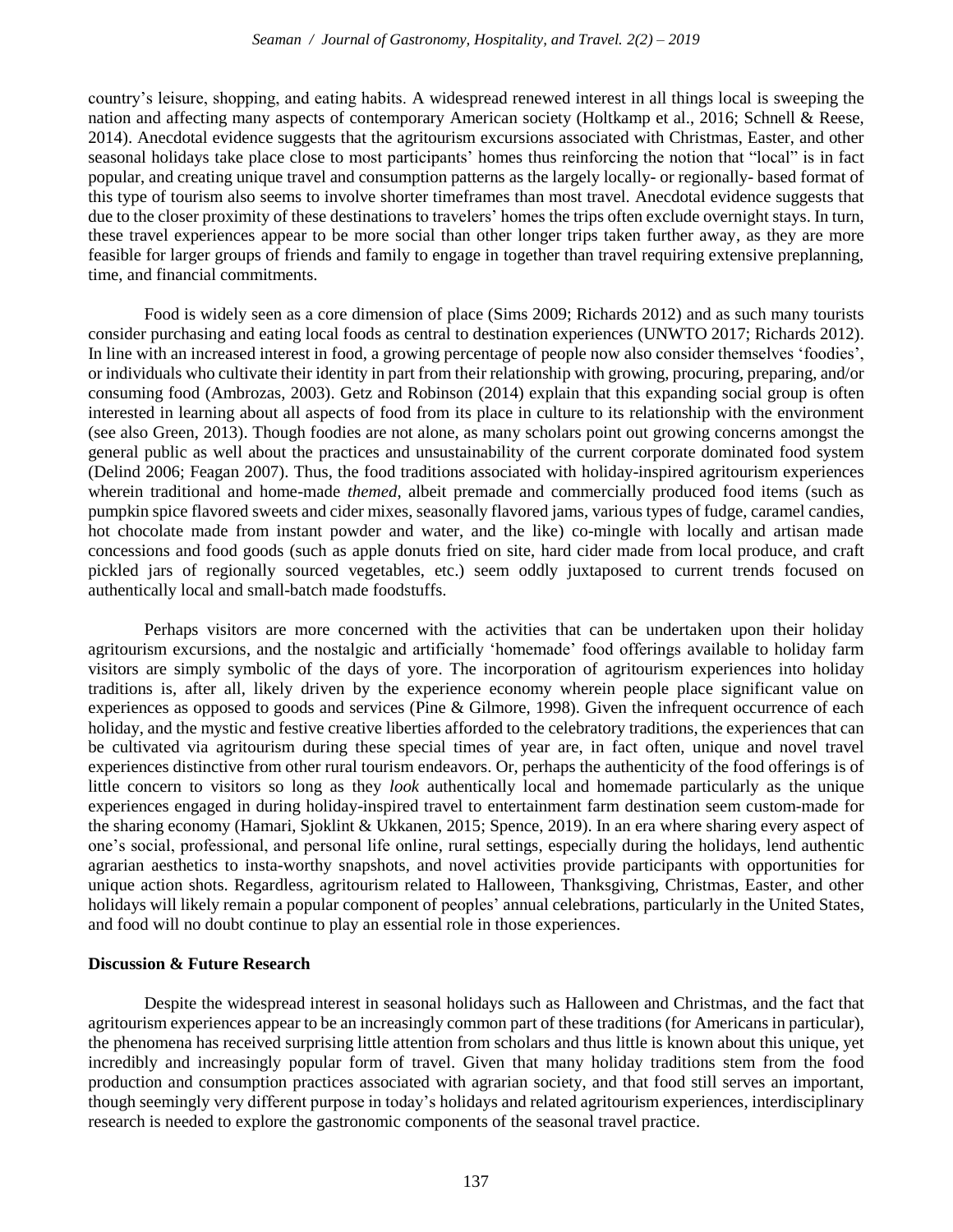The culinary aspects of the seasonal celebratory rural travel practices should be considered from both a cultural standpoint and an applied angle. Holidays are closely linked to culture and therefore holiday-inspired agritourism and the food related experiences cultivated during such travel likely leaves visitors with many deeply rooted impressions about associated people, places, and food items and traditions. Since both holiday and dining experiences are immersive, social and deeply personal, and powerful, these experiences may contribute to perceptions about not only the relationship between food production and agriculture, but may also work to authenticate a romanticized view of agrarian life… perhaps also fueling, in part, the distrust and disdain for corporate farming practices and entities described by Delind (2006) and Feagan (2007).

Exploring the phenomena through a gastronomic lens would be helpful in considering how food-based holiday agritourism experiences cultivate a sense of place and frames perceptions of not only agriculture and food production, but also food processing, distribution, and consumption. Why, for instance, when there is an overwhelming surge of interest in the sourcing, health benefits, and environmental impacts of food in general, do consumers willingly overlook the same facets of gastronomy when engaged in holiday agritourism experiences? Are their discerning tastes simply suspended based on the notion that if food is eaten or bought from a rural locale it must be local and craft-made in small batches and thus healthy and eco-friendly? These examinations may also yield a reflection of holidays in contemporary America and say something about their perceived authenticity, relevance, or sacredness. An examination of who participates in and/or has access to the experiences and the foodstuffs associated with annual rural holiday trips could also provide important clues about food, agriculture, agritourism, and class, as well as the place of modern holiday traditions in today's society. And, given how the perennial phenomena also likely produces unique consumption patterns and quick and seemingly short-lived demand for local foods (which may not be practically met by local destination farms alone) and other specific food products, and likely involve unique motivations for and constraints to participation in the phenomena, the tangible aspects regarding the use of resources, layout of supply chains, food webs, and the economics surrounding the distinctive rural travel trend related to seasonal holidays is also ripe for examination.

In addition to the gastronomy of this type of tourism, other important aspects should also be considered by tourism scholars. Given that these annual practices likely have huge physical and intangible impacts on specific areas and rural destinations, scholars should consider the stakeholders impacted by these once-per-year pilgrimages as little is known about the perceptions and concerns of locals neighboring holiday farm attractions. Further, due to the drastic influx of tourists to rural areas for short periods of time (often much shorter than a typical tourist season such as the ones that occur during summer, or ski seasons, or even the weeks-, and in some places months-long apple- and grape-picking season) the economic and infrastructure impacts of this type of tourism should be assessed. Little also appears to be known about the ecological impacts of planting specifically for holiday harvesting yet may be of interest to scholars and farmers alike. For instance, how sustainable are agricultural practices undertaken specifically for holiday tourists? What does an ideal crop rotation that will meet the needs of the plant and the paying public alike, look like? Farm owners looking to capitalize on holiday agritourism may also benefit from knowledge about which breed of corn is optimal for building corn mazes, tips about how to plant and till to yield a dense crop through which winding paths and dead ends can satisfactorily be cut; about which apple trees will produce the most aesthetically pleasing fruit fit for sharing in today's virtual social culture; or about how to grow easy-to-pick pumpkins. The use of animals in these rural holiday experiences also warrants investigation as specific animals are also often associated with rural holiday experiences (see for example Tuggle, 2019). Why for instance do visitors flock to Christmas tree farms with live reindeer? What ethical and practical factors do farmers consider before utilizing animals as holiday-specific attractions?

All things considered, modern holiday-inspired agricultural tourism (e.g. travel to pumpkin patches, Christmas tree farms, and holiday themed petting zoos and egg hunts) deserves consideration by scholars as a distinctive form of travel. Given how these practices are built on ancient agrarian agricultural practices and rituals, and today are still intimately connected to the procuring and consuming of specific food items as central components of the annual celebratory pilgrimages, gastronomy provides an apt lens through which to explore the rich and increasingly popular perennial social phenomena.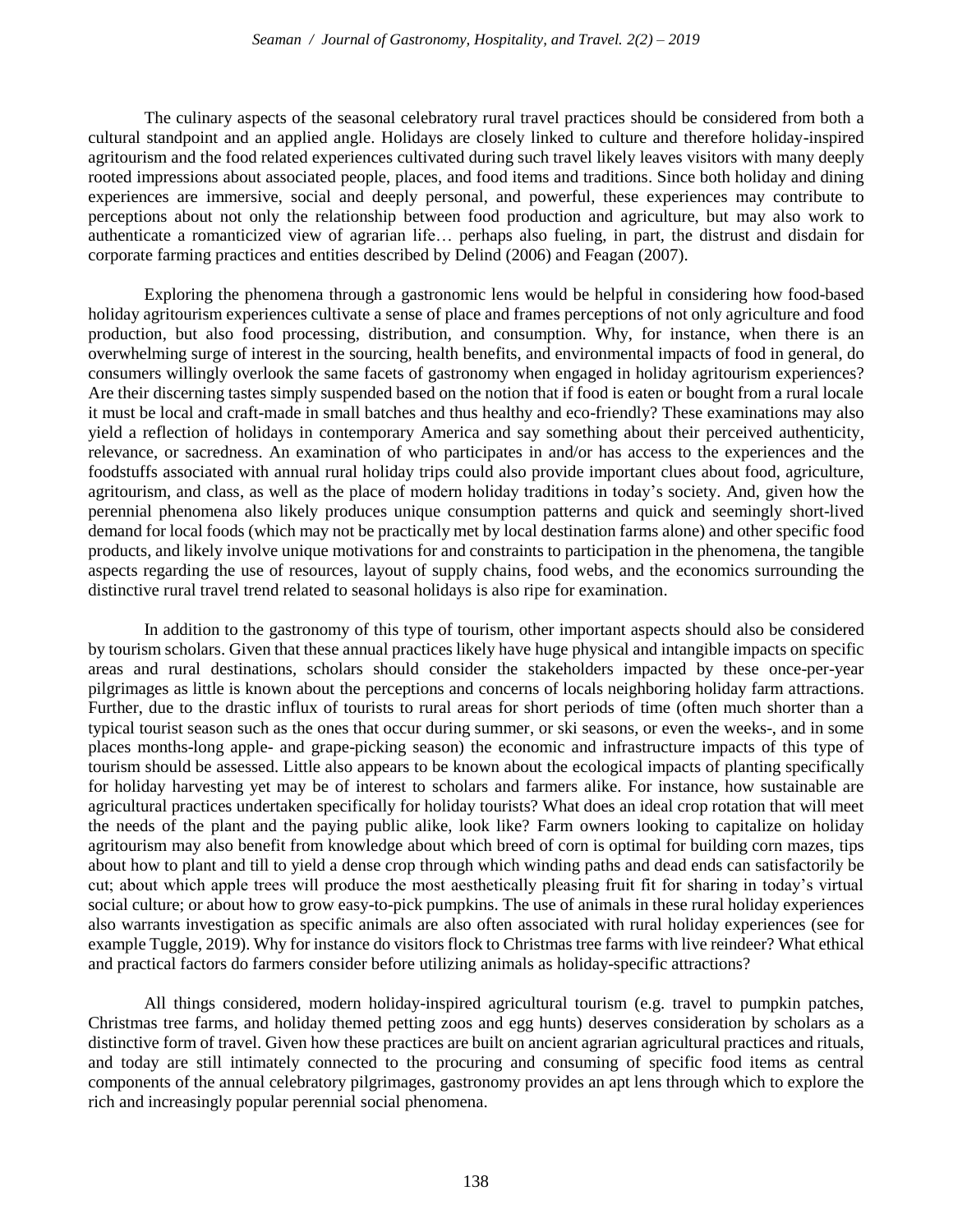#### **REFERENCES**

- Adams, D. C., & Adams, A.E. (2011). De-placing local at the farmers' market: Consumer conceptions of local foods. *Journal of Rural Social Sciences 26*(2): 74.
- Adams, D. C., & Salois, M.J. (2010). Local versus organic: A turn in consumer preferences and willingness-topay. *Renewable Agriculture and Food Systems 25*(4): 331-341. doi.org/10.1017/S1742170510000219
- Ambrozas, D. (2003). *Serious feast: Vancouver foodies in globalized consumer society* (Doctoral dissertation, School of Communication-Simon Fraser University).
- Belk, R.W. (1990). Halloween: An evolving American consumption ritual. *Advances in Consumer Research*, 17.
- Boyce, B. (2013). Trends in farm-to-table from a sociological perspective. *Journal of the Academy of Nutrition and Dietetics 113*(7): 895.
- Casselman, A.L. (2010). *Local foods movement in the Iowa catering industry*. (Master's Thesis, Iowa State University).
- Delind, L.B. (2006). Of bodies, place, and culture: Re-situating local food. *Journal of Agricultural and Environmental Ethics 19*(2): 121-146. doi 10.1007/s10806-005-1803-z
- Eberts, D. (2013). Neolocalism and the branding and marketing of place by Canadian microbreweries. In Patterson, M. & Hoalst-Pullen (eds.). *The Geography of Beer: Regions, Environment, and Societies.* New York, NY: Springer.
- Farsani, N.T., Ghotbabadi, S.S., & Altafi, M., (2019). Agricultural heritage as a creative tourism attraction. *Asia Pacific Journal of Tourism Research*, *24*(6), 541-549.
- Feagan, R., Morris, D., & Krug, K. (2004). Niagara Region Farmers' Markets: Local Food Systems and Sustainability Considerations. *Local Environment 9*(3): 235-254. doi.org/10.1080/1354983042000219351
- Feagan, R. (2007). The place of food: Mapping out the 'local' in local food systems." *Progress in Human Geography 31*(1): 23-42. doi.org/10.1177%2F0309132507073527
- Fickling, D. (2019). More Thanksgiving pecans will be made in China. *The Washington Post*. Retrieved from [https://www.washingtonpost.com/business/more-thanksgiving-pecans-will-be-made-in](https://www.washingtonpost.com/business/more-thanksgiving-pecans-will-be-made-in-china/2019/11/27/de018296-1105-11ea-924c-b34d09bbc948_story.html)[china/2019/11/27/de018296-1105-11ea-924c-b34d09bbc948\\_story.html](https://www.washingtonpost.com/business/more-thanksgiving-pecans-will-be-made-in-china/2019/11/27/de018296-1105-11ea-924c-b34d09bbc948_story.html)
- Flack, W. (1997). American Microbreweries and Neolocalism: "Ale-ing" for a Sense of Place. *Journal of Cultural Geography,* 16(2), pp. 37-53.
- Forbes, B.D. (2008). *Christmas: A Candid History*. Berkeley, CA: University of California Press.
- George, R. (2018). An a-peel-ing new attraction: Vala's opens Friday. *Omaha.com.* Retrieved from [https://www.omaha.com/sarpy/gretna/an-a-peel-ing-new-attraction-vala-s-opens-friday/article\\_4514c2ff-](https://www.omaha.com/sarpy/gretna/an-a-peel-ing-new-attraction-vala-s-opens-friday/article_4514c2ff-3189-5841-ba65-887d81f11f1f.html)[3189-5841-ba65-887d81f11f1f.html](https://www.omaha.com/sarpy/gretna/an-a-peel-ing-new-attraction-vala-s-opens-friday/article_4514c2ff-3189-5841-ba65-887d81f11f1f.html)
- Getz, D., & Robinson, R.N. (2014). Foodies' and their travel preferences. *Tourism Analysis 19*(6): 659-672. doi.org/10.3727/108354214X14116690097693
- Getz, D., & Robinson, R.N. (2014). Foodies and food events. *Scandinavian Journal of Hospitality and Tourism 14*(3): 315-330. doi.org/10.1080/15022250.2014.946227
- Getz, D., Robinson, R., Andersson, T. & Vujicic, S. (2014). *Foodies and Food Tourism*. Oxford: Goodfellow Publishers.
- Giovannucci, D., Barham, E. & Pirog, R. (2010). Defining and marketing "local" foods: Geographical indications for US products." *The Journal of World Intellectual Property 13*(2): 94-120. doi.org/10.1111/j.1747- 1796.2009.00370.x
- Gyimothy, S. & Mykletun, R. (2009). Scary food: Commodifying culinary heritage as meal adventures in tourism. *Journal of Vacation Marketing*, 15(3), pp. 259-273.
- Hamari, J., Sjoklint, M. & Ukkonen, A. (2015). The sharing economy: Why people participate in collaborative consumption. *The Association for Information Science and Technology.*
- Hirsch, A.R. (1992). Nostalgia: A neuropsychiatric understanding. *Advances in Consumer Research*, 19, pp. 390- 395.
- Holtkamp, C., Shelton, T., Daly, G., Hiner, C. C., & Hagelman III, R. R. (2016). Assessing neolocalism in microbreweries. *Papers in Applied Geography*, *2*(1), 66-78.
- Kim. (2019). 5 must-try foods at Vala's Pumpkin Patch. *Oh My Omaha!* [blog]. Retrieved from <https://ohmyomaha.com/2019/09/food-at-valas-pumpkin-patch/>
- Larkin, M. (1999). Sniffing out memories of holidays past. *The Lancet*, *354*(9196), 2142.